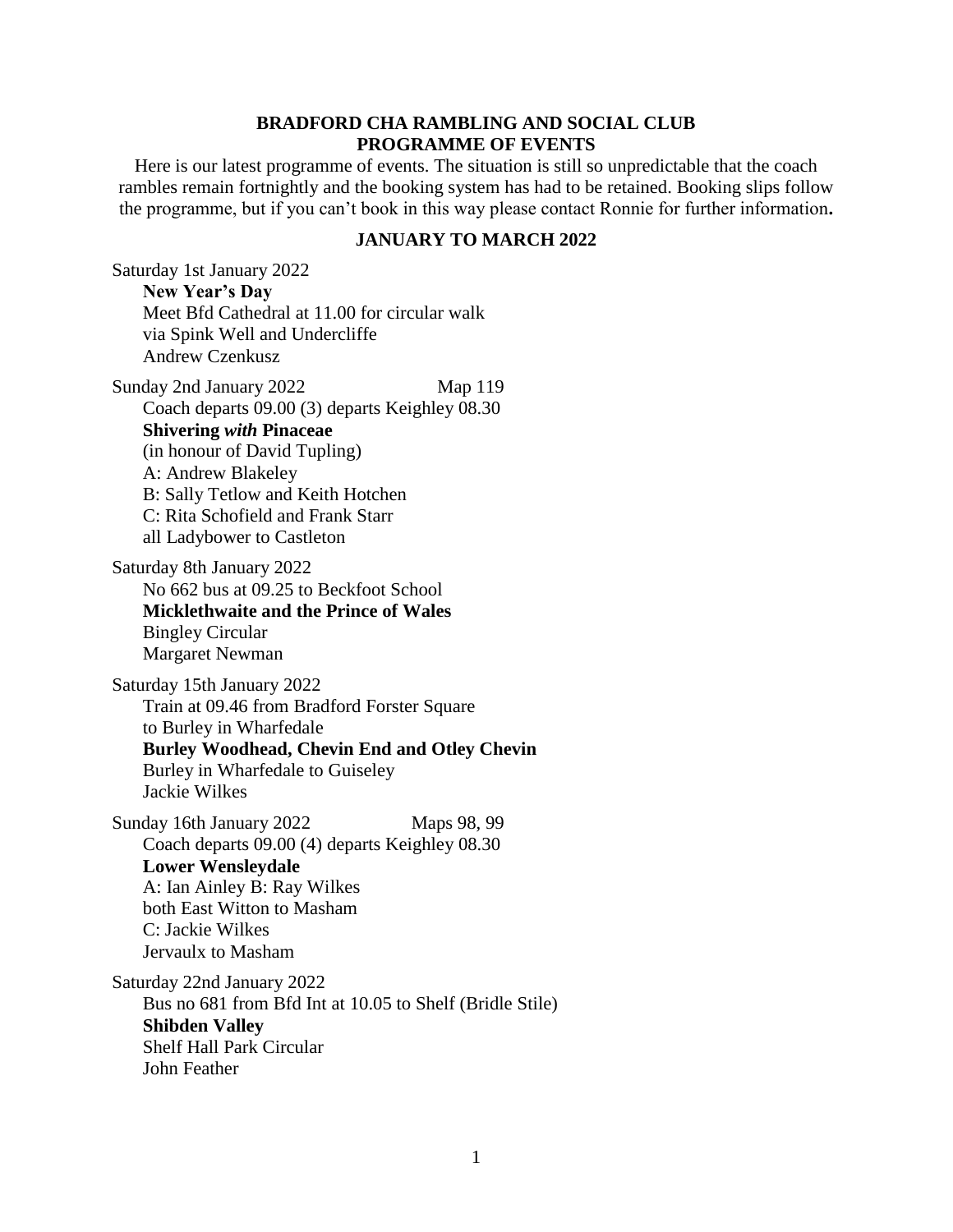Saturday 29th January 2022 Train at 10.30 from Bfd Forster Sq to Apperley Bridge, walk to Woodhouse Grove School car park for 11.00 start **Calverley** Apperley Bridge Circular Brian Humphrey Sunday 30th January 2022 Map 99 Coach departs 09.00 (2) departs Keighley 08.30 **Yorke's Folly** A: Andrew Blakeley Summerbridge to Pateley Bridge **Coldstones Cut** B: Pateley Bridge Circular: Jonathan Ash C: Debbie Royle Wednesday 2nd February 2022 **A Social Evening at Chapel House Hotel, Low Moor** No 268 bus at 18.30 from Bfd Int. arr. approx. 18.45 for Meal at 19.00: please order and pay on night Return buses 20.50, 21.50 *Names to Linda by 27th January 2022 please* Saturday 5th February 2022 Train at 09.46 from Bfd Forster Square to Guiseley **Guiseley Circular** Brian Ellison Saturday 12th February 2022 Bus No 614 from Market St, Bradford (stop M1) at 9.26 **Dawson and Esholt Woods** Thackley Corner to Saltaire Ron Wade Sunday 13th February 2022 Maps 106 Coach departs 09.00 (3) Dep Keighley 08.30 **Chalkland Way** A: Fridaythorpe to Pocklington: Ronnie Wade **Great Givendale** B: Youlthorpe Lane End to Pocklington: Alan Prosser **Wolds** C: Huggate to Pocklington: Gill Darnbrook Saturday 19th February 2022 No 607 bus at 09.55 from Bfd Broadway to Thornton **Thornton to Cullingworth** Brian Humphrey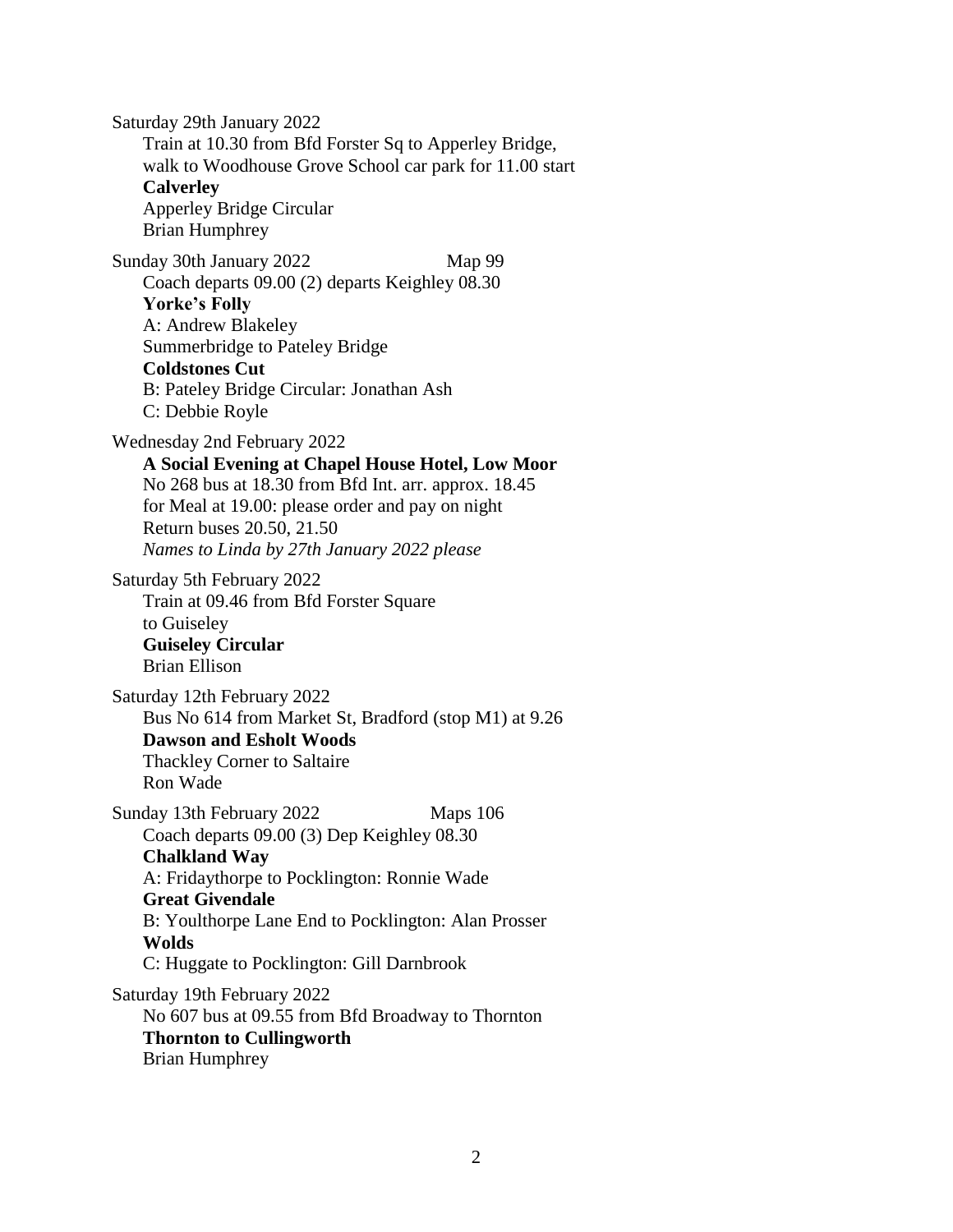Saturday 26th February 2022 No 662 bus at 09.25 to Bingley Market Place **Gilstead and Cottingley** Bingley Circular Val Kimberley Sunday 27th February 2022 Map 103 Coach departs 09.00 (1) **Pendle Hill Possible** A: Pendleton Circular: John Feather **Some of the Ribble Way** B: nr Sawley to Pendleton: Val Kimberley **Pendleton Circular** Frank Starr Wednesday 2nd March 2022 **Eat at The Boat House. Saltaire** No 662 bus at 18.19 from Bfd. Int. arrives approx. 18.40 Walk down Victoria Road for meal at 19.00 Please order and pay on the night Return buses 20.45 and 21.45 *Names to Linda by 24th February 2022 please* Saturday 5th March 2022 Train at 09.33 from Bfd Int to Hebden Bridge **Hebden Bridge Circular** Brian Ellison Saturday 12th March 2022 Train at 10.16 from Bfd Forster Sq to Menston **Frank's 90th Birthday Walk** Menston to Ilkley Frank Starr Sunday 13th March 2022 Maps 98, 99 Coach departs 09.00 (2)\* Dep Keighley 08.30 returns via Route (1) **Wig Stones** A: nr. Greenhow to Grassington: Ronnie Wade **Grimwith Reservoir** B: Stump Cross Caverns to Grassington: Alan Prosser **Celebrating 90 Years** C: Hebden to Grassington: Frank Starr and Rita Schofield *Please note 6pm finish to allow for proper celebration*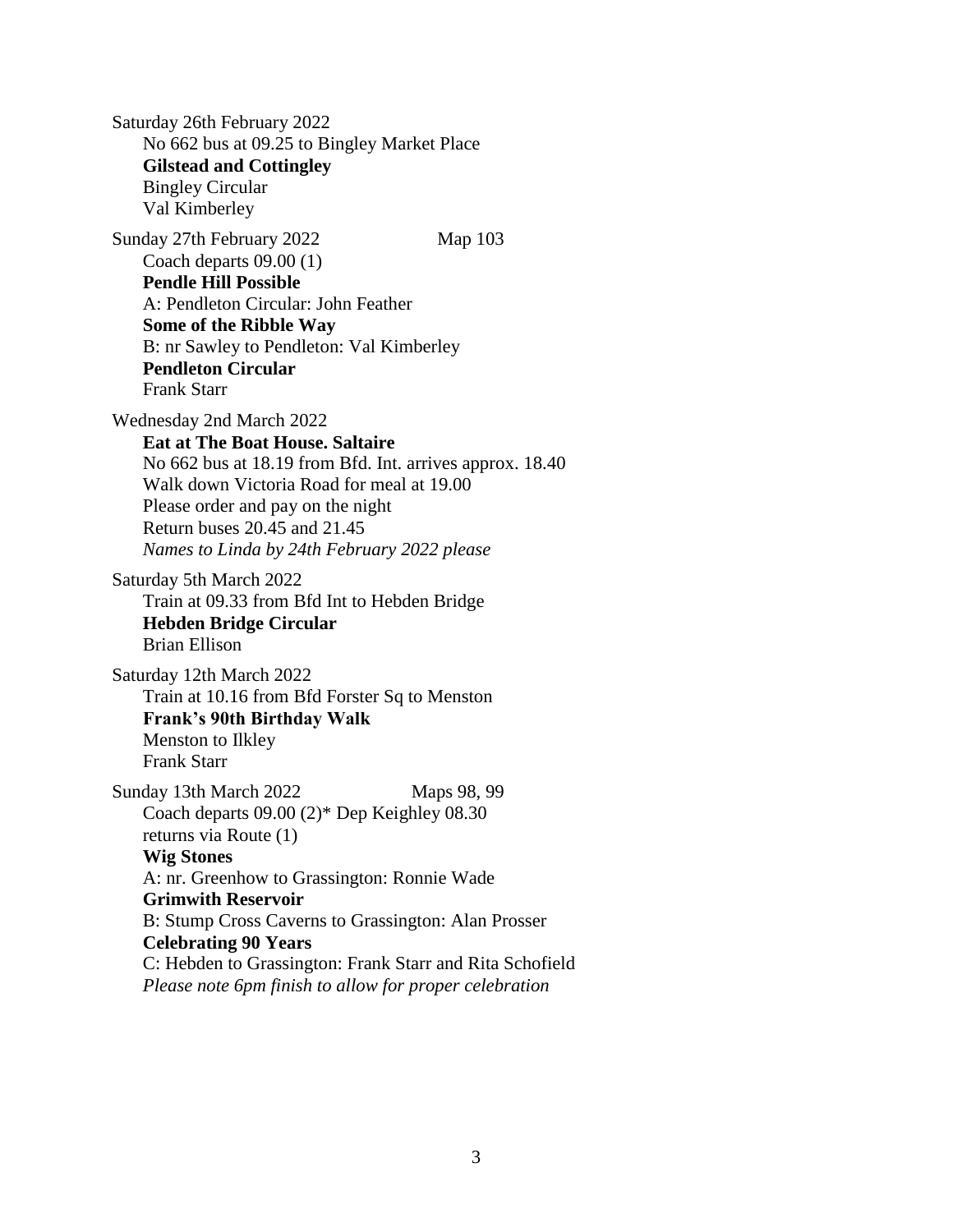Saturday 19th March 2022 Bus No 67 from Bradford at 9.40 am (stand U) OR bus No 67 from Keighley 9.30 am (stand D) **High Brown Knoll** Denholme Velvets to Hebden Bridge Ron Wade Friday 25th to Sunday 27th March **Shap Wells Weekend**

*booked event-NB special pickups* Coach departs Bradford 09.00 (1) Saltaire 09.15, Bingley 09.25 and JAK 09.35 only

Saturday 26th March 2022 No walk today Club weekend at Shap Wells

Sunday 27th March 2022 No walk today Club weekend at Shap Wells *The next Sunday Coach will be on 10th April*

Saturday 2nd April 2022 Bus no 427 (Wakefield) at 10.23 (stand P) to Morley **Beryl Burton the Biker** Morley to Drighlington Jackie and Keith Hotchen

Wednesday 6th April 2022 **Murgatroyds, Yeadon** No A2 bus from Bfd Int. at 17.50. arrives Murgatroyds approx. 18.30 for **A short walk led by Rita and Frank** Dine at approx. 19.45 in the Fish and Chip restaurant Please order and pay on night Return buses approx 20.30 and 21.20 *Names to Linda by the 30th March 2022 please*

See next page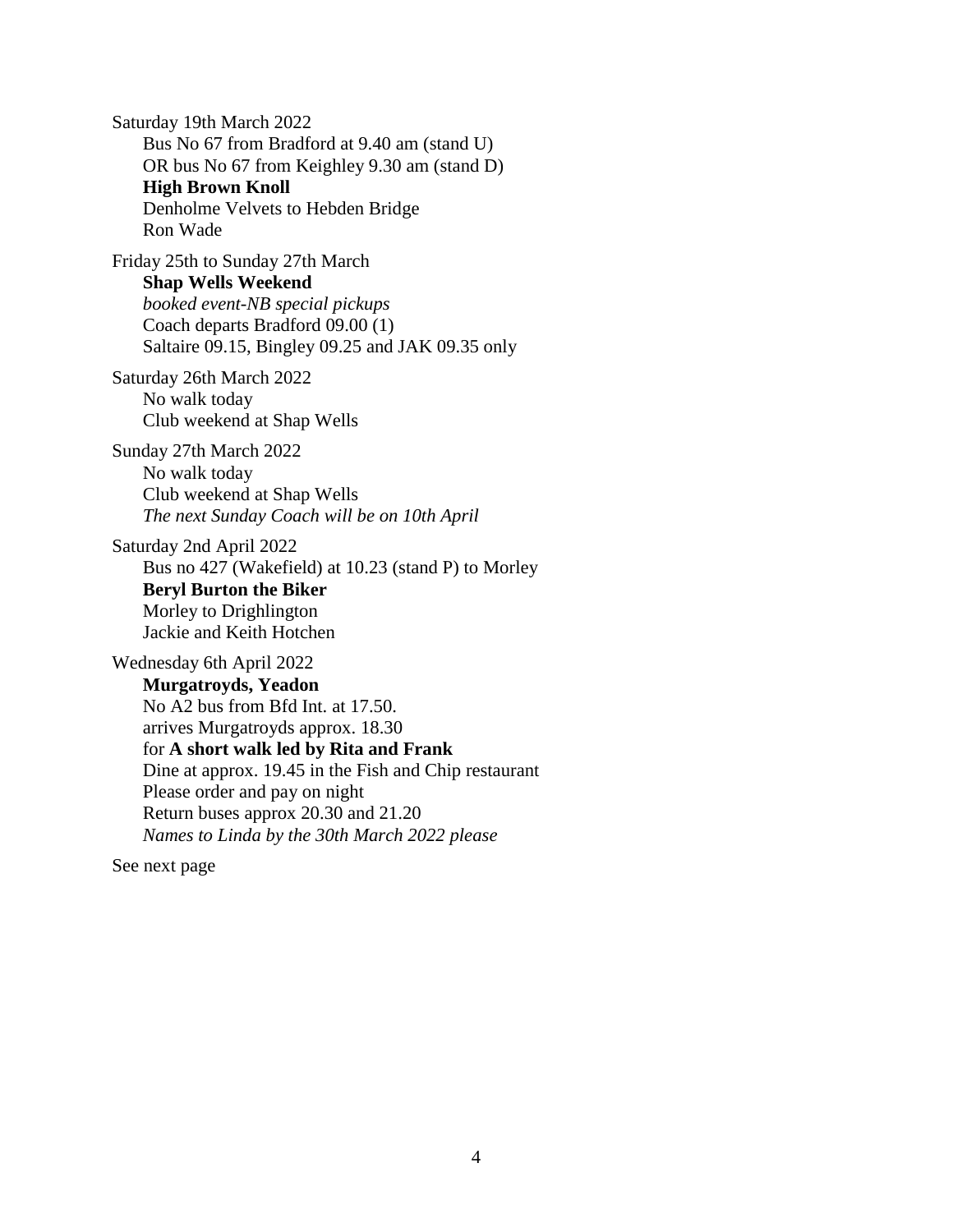## **BRADFORD CHA RAMBLING AND SOCIAL CLUB EVENTS: JANUARY-MARCH 2022**

Welcome to the next quarter's 'emergency syllabus', including Saturdays, fortnightly Sundays, and some Wednesday evening socials.

For Wednesday Socials, your contact is Linda: 01274 575944

On Saturdays, please check public transport times, as these are changeable just now.

On Sundays, JAK can now let us go to normal loadings. We need to keep up with the masks and hand sanitising, to enter and exit as efficiently as possible, and not to move about the coach or pass things round. We have to book, and we can't collect money on the coach. No-one knows how long this will go on for, or whether further restrictions will come along, of course. If the trip unfortunately can't be run for any reason we will let you know.

## SUNDAY COACH BOOKING FORMS

Please read this information about the coach and destinations, and if you are happy send the form for your chosen trip with a cheque for £13 to Mr R Wade, 32 Maitland Close, Bradford, BD15 7WL payable to Bradford CHA Rambling and Social Club.

No payment = no booking for this I'm afraid; and we have reluctantly decided that the £13 can't be refunded or credited for cancellations within 3 days of the walk, unless a replacement is found.

If you do not have cheques please ring Ronnie on 07722602150 for BACS instructions. If you can't print the form, please send him your cheque with a letter with the information.

Name Phone Address Boarding point

Please book me a place for the Masham walk on 16th January 2022

I enclose a £13 cheque. I have read the 'coach rules'. Bookings to Ronnie (Club Treasurer) by 14th January please

Name Phone Address Boarding point

Please book me a place for the Pateley Bridge walk on 30th January 2022 I enclose a £13 cheque. I have read the 'coach rules' *Bookings to Ronnie between 11th January-28th January please*